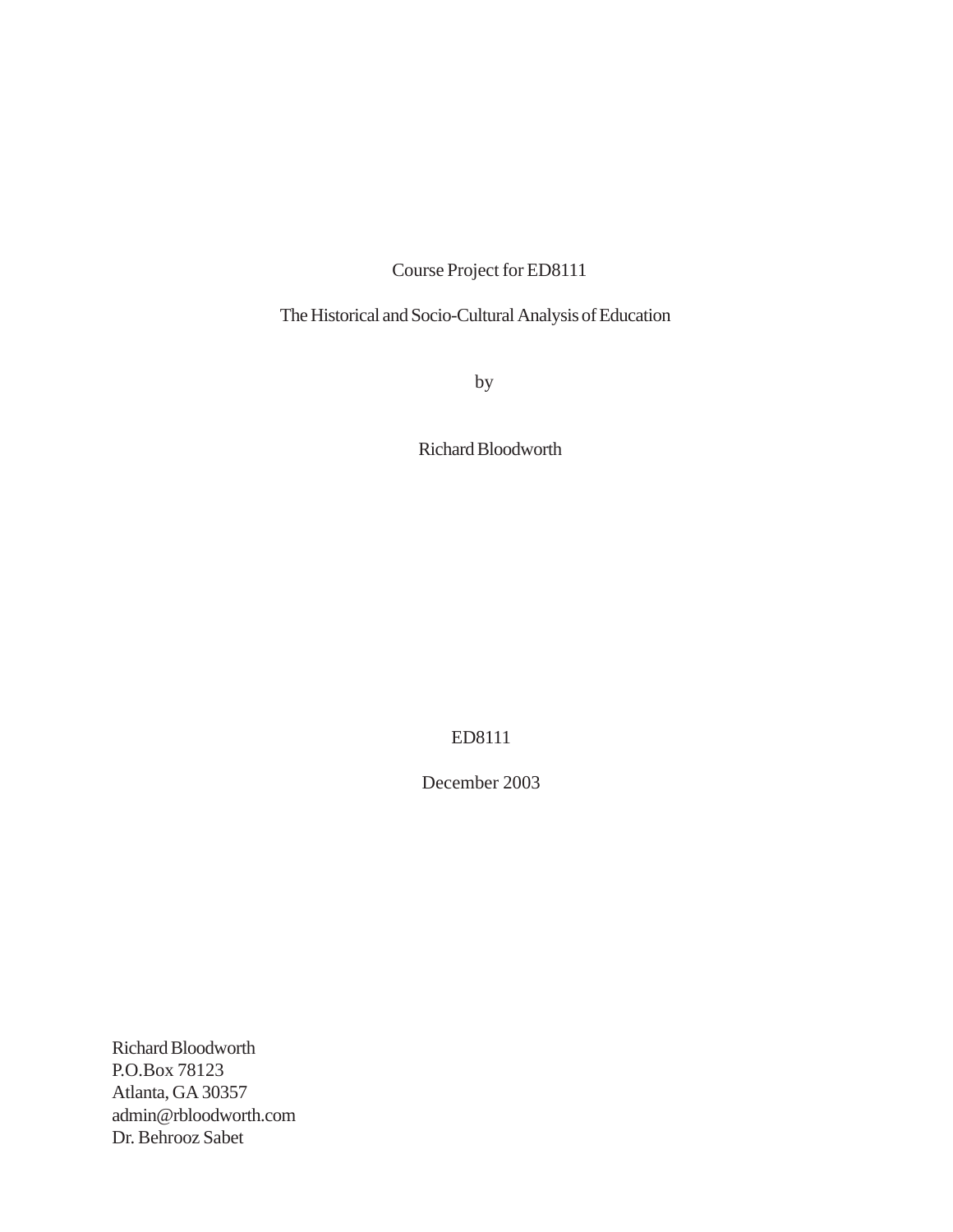Historical and socio-cultural analyses of major educational trends and issues.

Listed here are some of the most influential socio-cultural trends and issues and their main proponents: socio-cultural: cultural materialism, Steward: cultural ecology, Marx: socialism or historical materialism, Skinner: behavioral psychology, reductionism. Hegel: dialectic materialism. Darwin: evolution. Freud: psychology. Smith: capitalism. Schopenhauer: will and idea. Plato: rationalism. Aristotle: empiricism. White: cultural evolution. Sartre: existentialism.

As related to the environment, culture, and society, the three levels of cultural materialism are the superstructure, the structure, and the infrastructure.

The infrastructure consists of modes of production (i.e. food production) and modes of reproduction (population control). The structure level involves domestic economy (i.e. micro economics) and political economy (i.e. macro economics). The superstructure level involves behavior (i.e. art, music, dance, literature, advertising, rituals, sports, games, hobbies,and science) and mentality (i.e. values, emotions, traditions) Harris (1979)..

The factors of socio-cultural analysis integrate and incorporate the environment, culture, and society to determine how best to facilitate plans for a better society through education. The physical and sociological model of society is represented by cultural materialism which consists of three levels: superstructure, structure, infrastructure (Harris, 1968).

In cultural materialism, the infrastructure consists of modes of production (i.e. food production) and modes of reproduction (population control). The structure level involves domestic economy (i.e. micro economics) and political economy (i.e. macro economics). The superstructure level involves behavior (i.e. art, music, dance, literature, advertising, rituals, sports, games, hobbies,and science) and mentality (i.e. values, emotions, traditions) (Harris, 1979).

Other descriptions of the socio-cultural foundations include Steward's cultural ecology, Marx's socialism or historical materialism, Skinner's behavioral psychology and reductionism, Hegel's dialectic materialism, Darwin's theory of evolution, Freud's theory of human psychology, Smith's capitalism, Schopenhauer's will and idea, Plato's rationalism, Aristotle's empiricism, White's cultural evolution, and Sartre's existentialism, to name a few.

Concerning the historical analysis of education, the methods that knowledge (in "Education Research" of 2003, the four areas of knowledge are listed as description, prediction, improvement, and explanation) is discovered or created can include accidental discoveries (Madame Curie and Radium, photography, etc.) as well as the use of the scientific method (hypothesis, experimentation, exploration, documentation, analysis, evaluation), reading, research and development, experimentation, experience, exploration, spiritualism, planned searches, introspection and inspiration, and intuition and creativity.

The problem with any study of history is that history is generally written by the victors so getting a wellrounded description of what really occurred can be difficult. Using quantitative and qualitative techniques to determine what occurred, and when, is based on recorded information that the researcher assumes is true. Historical research involves examining past events and, not only the facts, dates, and descriptions of those events, but also the interpretation of what occurred. According to Berg (1998) the reasons to pursue historical analysis is to uncover the unknown, answer questions, determine the relationship of the present to the past, record accomplishments of individuals and groups, to better understand our own culture as well as others' cultures, and by making life better for everyone today by understanding the past and not repeating the mistakes of the past.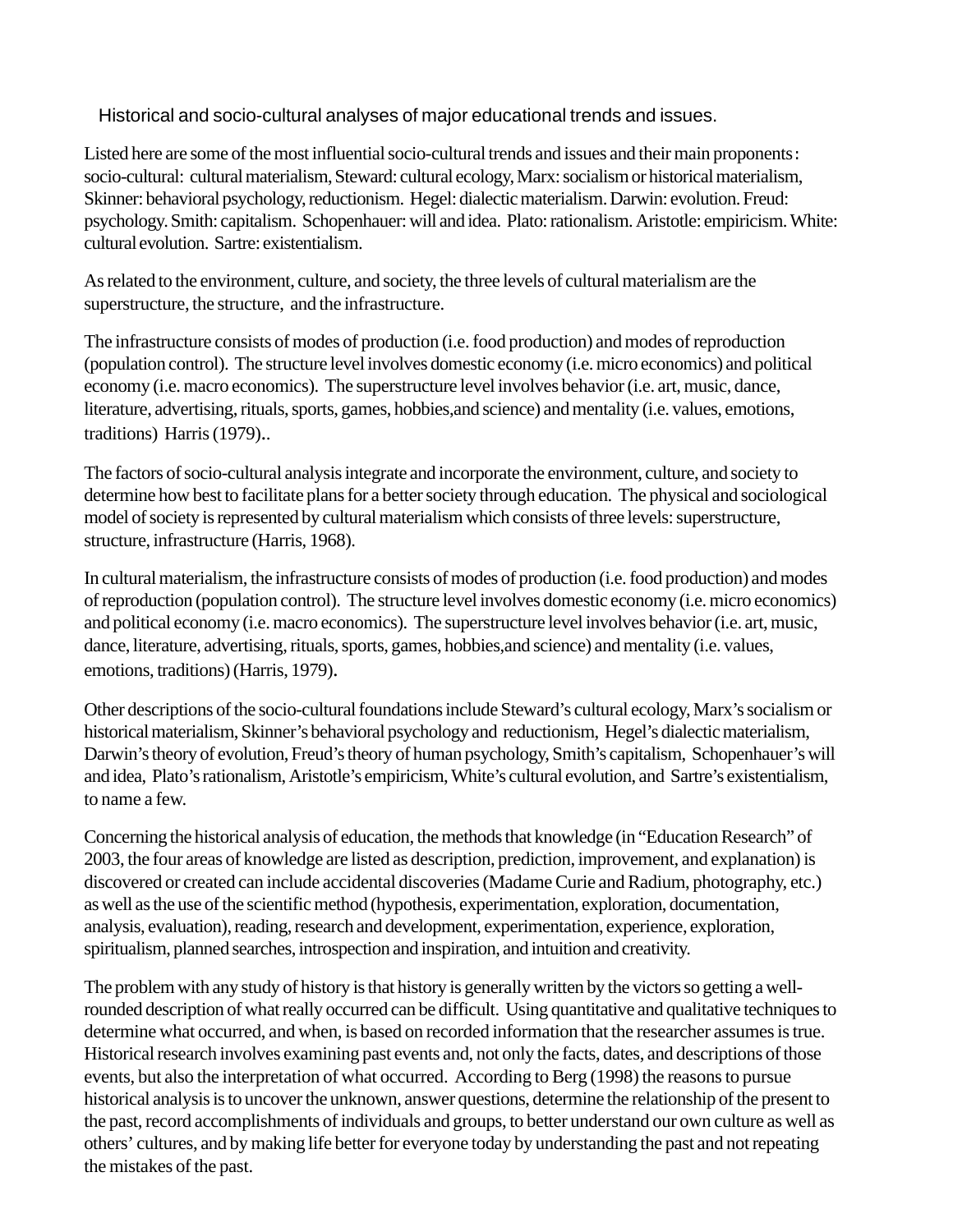Also, another difficulty with both historical and socio-cultural studies are the subjective/objective issues. Since all human perceptions are based on cultural relativism, finding unbiased interpretations of historical occurances and socio-cultural factors is not possible even if all of the research data and statistics are accurate.

A personal statement of one's educational philosophy that demonstrates a relationship to your knowledge of historical and socio-cultural events and analyses.

One problem within the educational system involves political philosophy: if most societies are called democratic then why don't the people govern the country by voting directly and democratically on issues rather than voting only for representatives who can then vote any way they choose after they are elected? When educating post-secondary or adult students (or even K-12 students to prepare them for being adults), how can the concepts of democratically controlled governments be introduced to them and how can they become directly involved in the execution of democratically determined plans?

In Adult Education for Social Change: From Center Stage to the Wings and Back Again, Thomas Heaney views adult education as participatory and as a tool for social change and where educational progressivism the modern approach to educating the public. " 'Adult education turns out to be the most reliable instrument for social actionists' since it assures that any action undertaken would be authentically democratic" (Brookfield 1984). Eduard Lindeman, as influenced by John Dewey, considers adult education to be intertwined with democracy, social action, and control by people over their daily decisions. To Lindeman, adult education equals social change, a method to create good and productive citizens. Even if education is viewed as a "great selector" rather than a "great equalizer" (p. 4), each person can, as a result of education, find their niche, based on their abilities and merits, within a democratic society. The concept of using the educational system to implement a direct democracy is closely connected with the ideas expressed by Heaney, Miles Horton, Paulo Freire, and Jack Mezirow since their approach is to empower the populace through education in order to create a democratic society. It is necessary to have an educated public in order to have a direct democracy work efficiently so democracy is dependent the educational system to survive and prosper.

This is an important issue because how people live and how they are governed is what government, and indeed life, is all about and since all people want to live under democratic systems then they should be allowed, utilizing computer and Internet technology, to determine their laws and rule themselves.

The historical analysis of educational issues as related to democracy can involve discussions of the concept and history of democracy and democratic methods that have been used throughout history. Discussions can involve forms of education throughout history as well as how democracy has been implemented throughout history and its relationship to current educational issues. The discussions can involve forms of education throughout history as related to current educational issues and problems as influenced by the educational philosophies of Herbert Spencer, John Dewey, and Jean Piaget. The socio-cultural analysis can compare various societies and traditional cultures and how they have adapted to the principles of democracy as well as current socio-cultural and economic concerns. Historical and socio-cultural analyses of the educational system and its relationship to democracy can involve issues such as funding, curriculum, testing, traditional cultures, McDonaldization, globalization, standardization, capitalization, commercialization, and transience.

The changes in societies brought on by social movements and technologies, which are blurring the boundaries between nations and ideologies, and the use of planned social change using the components of agents, targets, and methods as well as the empirical-rational, normative-reeducative, and power-coercive change stategies used in affecting societal change can be explored in relation to the historical and sociocultural analysis of issue of the democratization of society and the educational system.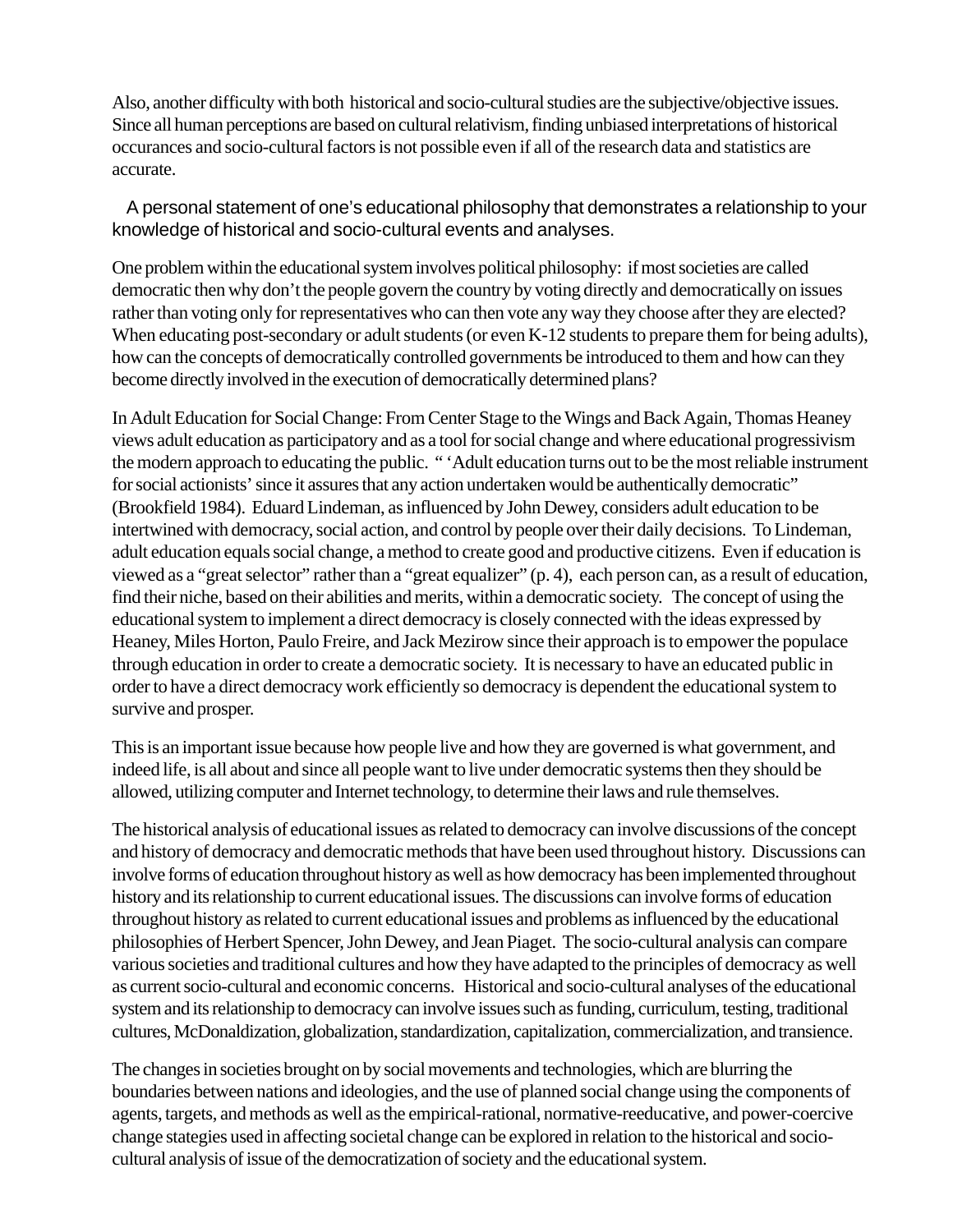A case study of an educational event or issue that reflects an historical and socio-cultural analysis.

Last year when I taught in China the curriculum and textbooks, as one might expect, originated from the centralized Chinese government. The organizational structure there is bureaucratic, centralized, and organized with orders originating from the upper echelon to be dispersed to all of the connecting institutions below in the structural hierarchy (from top to bottom or a vertical structure). The teachers are meant to dispense the government approved information and the student is meant to memorize the information whether they understand the information or not.

In what is called western culture, the organizational structure and its management has evolved along other lines. The philosophical influences on education of Herbert Spencer, John Dewey, and Jean Piaget and others as well as the historical and socio-cultural influences of socialism, capitalism, economics, behavioralism, reductionism, behavioralism, determinism, rationalism, empiricism, cultural evolution, and existentialism have produced a more decentralized educational system in the western world with a more horizontal, rather than vertical, management style and a more student-centered approach to education.

To borrow a quote from Dr. Sabet to illustrate the difference between the Chinese and the "western" approach to education and management structure, in the western cultures "the primary objective of educational leadership at all levels is to release the creative power of the individuals and encourage universal participation in consultation and decision-making. Effective leadership maintains a balance between centralization and decentralization. Centralization is necessary for direction and coordination. Decentralization is necessary for innovation and development. Excessive centralization results in unwarranted bureaucracy while excessive decentralization results in anarchy." (Sabet, 2003). In the western world there is a premium attached to self-fulfillment and creativity, reasoning, and understanding whereas in the authoritarian methods there is more importance placed on obedience, loyalty, and sacrifice to the group's requirements.

Now that I am teaching in Taiwan, I still experience the sometimes frustratingly bureaucatic approach to education but I am teaching in a private language school which was begun by some Americans in Taiwan (the first school where I taught was licensed by an American company but after the school became a very large the local owners broke away from the parent institution to become an independently owned school) and teaches using a school produced curriculum for the young students and for the older students, beginning at about the third grade, the curriculum is based on the Calvert system from Baltimore and Hunt Valley, Maryland, which began as a system to be used by parents for home schooling and which covers all subject areas. The system in Taiwan is more westernized than in China so the management structure of the schools is here somewhere between centralized and decentralTized.

Selection and critique of professional literature dealing with history of education and with its socio-cultural dynamics.

In his book The Americans: the Democratic Experience, Daniel J. Boorstein (1974) writes extensively on the American experience beginning in the 1800's up until the present time. In Book Three, A Popular Culture, Part Eight concerns some issues of education and mroe specifically, language, knowledge and the arts. Chapter , "A Higher Learning for All" (p. 478) and Chapter 53 concerns college and university education and Chapter 53, "Educating the Great Army of Incapables" (p. 490), is about the development of the philosophy of high school education in the United States of America.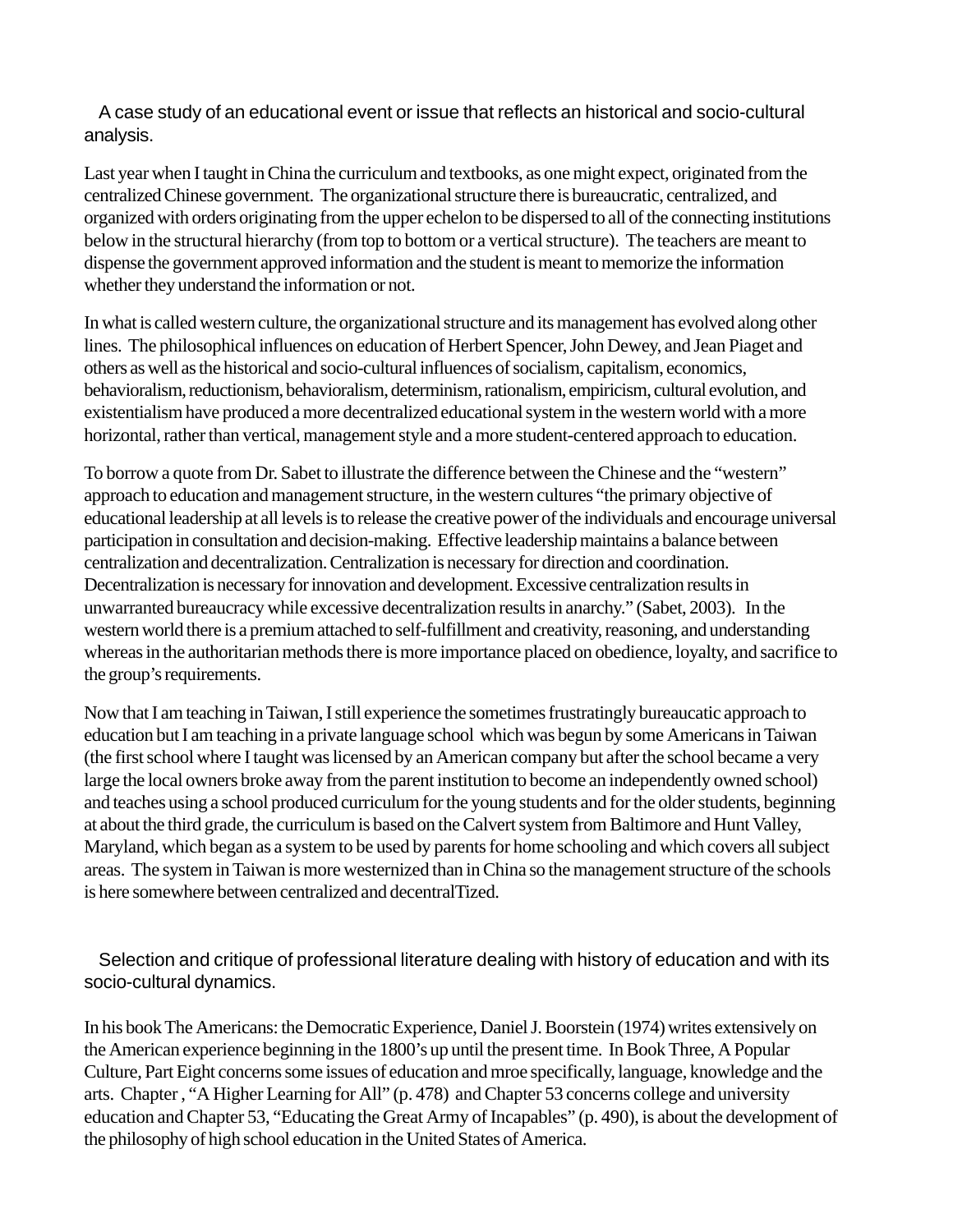In Chapter 52 Boorstin says "If there was to be a new American religion of Education, the universities were its cathedrals, just as high schools would later become its parish churches". And "if the prime aim of education was growth, then each man was a ladder unto himself. John Dewey's new democracy of facts meant also a new democracy of subjects" (Boorstin, 1974). So to prepare the citizenry for a democratic society, a democratic choice of subjects to taught was offered.

After the Civil War in the United States, there began the practice of giving federal land to institutions of higher learning so these land grants and other economic gifts, some from leading capitalists such as Rockefeller and Carnegie, caused colleges and universities to proliferate. This growth would begin to change the educational environment so that a great number of people had accuss to the university opportunities and systems.

In Chapter 53 the development of the high school system in the United States is explored, in particular the concept of free public high school. John Dewey's concept of New Education was his effort to make the scholl environment like the old "family farm where children learned by doing and by participating in common tasks". And he promoted the idea that "knowledge could be acquired, learning could be possessed, but growth was a process" (Boorstin, 1974). Dewey's ideals of progressive education changed the educational landscape and solidified the Americans' belief in the New Education that he proposed.

## References:

Boorstin, Daniel J. (1974). The Americans: The Democratic Experience. New York: Vintage Books, Random House.

Bourne, R. (1917). Education and Living. New York: The Century Co.

Chomsky, N. (1994). Prospects for Democracy. Oakland: AK Press Audio.

Egan, Kieran. (2002). Getting It Wrong from the Beginning: Our Progressivist Inheritence from Herbert Spencer, John Dewey, and Jean Piaget. London: Yale University Press.

Nietzsche, F. (1983). Schopenhauer as Educator. In F. Nietzsche, Untimely Meditations. Cambridge, UK: Cambridge University Press.

Ravitch, Diane and Viteritti, Joseph P. (1997). New Schools for a New Century. London: Yale University Press..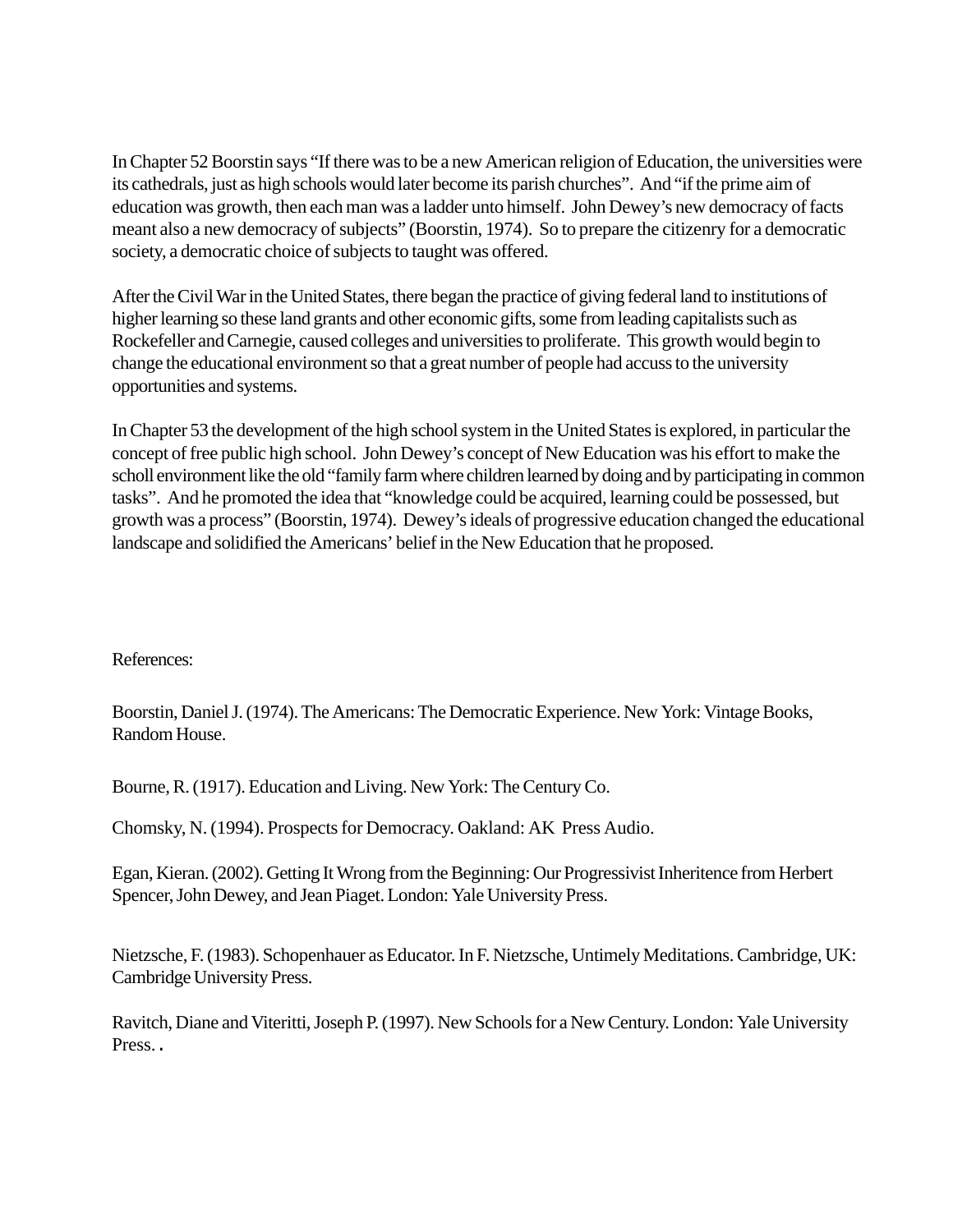Stirner, M. (1967). The False Principle of our Education, or, Humanism and Reform. Colorado Springs: Ralph Melees Publisher.

Sylvia, M. (2003). Philosophy of Education. Retrieved Dec.10, 2003 from http://www.newton.mec.edu/ Brown/TE/portfolio/my\_philosophy.pdf

Tucker, R.C. (1978). The Marx-Engels Reader, Second Edition. New York: W.W. Norton & Company.

Educational Historical Research:

Vernon Lee Sheeley, Historical Research Methods. Retrieved October 8, 2003 from http:// ericcass.uncg.edu/research/sheeley.html

Digital History. Retrieved October 8, 2003 from http://www.digitalhistory.uh.edu/index.cfm?

Arhs.net search engine and directory. Retrieved October 8, 2003 from http://www.arhs.net/related/ historical+research

Other data bases for historical research. Retrieved October 8, 2003 from http://www.rhd.uit.no/nhdc/ bases.html,

Historical Research and Resources in the Digital Age: Libraries and Institutional Cooperation. Retrieved October 8, 2003 from http://www.h-net.msu.edu/aha/1999/papers/CronkandSmith.html

What is Historical Research? Retrieved October 8, 2003 from http://www.southalabama.edu/coe/bset/ johnson/lectures/ch12.PDF

Courtland State University of New York. Retrieved October 8, 2003 from http://www.cortland.edu/history/ research.html

Hansot, E. & Tyack, D. (1982). A usable past: Using history in educational policy, in A. Liberman & M. McLaughlin (Eds.), Policy making in education: Eighty-first yearbook of the National Society for the Study of Education, (pp. 1-22). Chicago: The National Society for the Study of Education.

Finkelstein, B. (1992). Education historians as mythmakers, in G. Grant (ed.). Review of research in education, 18 (pp. 255-297). Washington, DC: American Educational Research Association.

Warren, D. (1990). The federal interest: On the history of educational reform in the United States, in J. Murphy (ed.). The Educational Reform Movement of the 1980s: Perspectives and Cases. Berkeley: McCutchan.